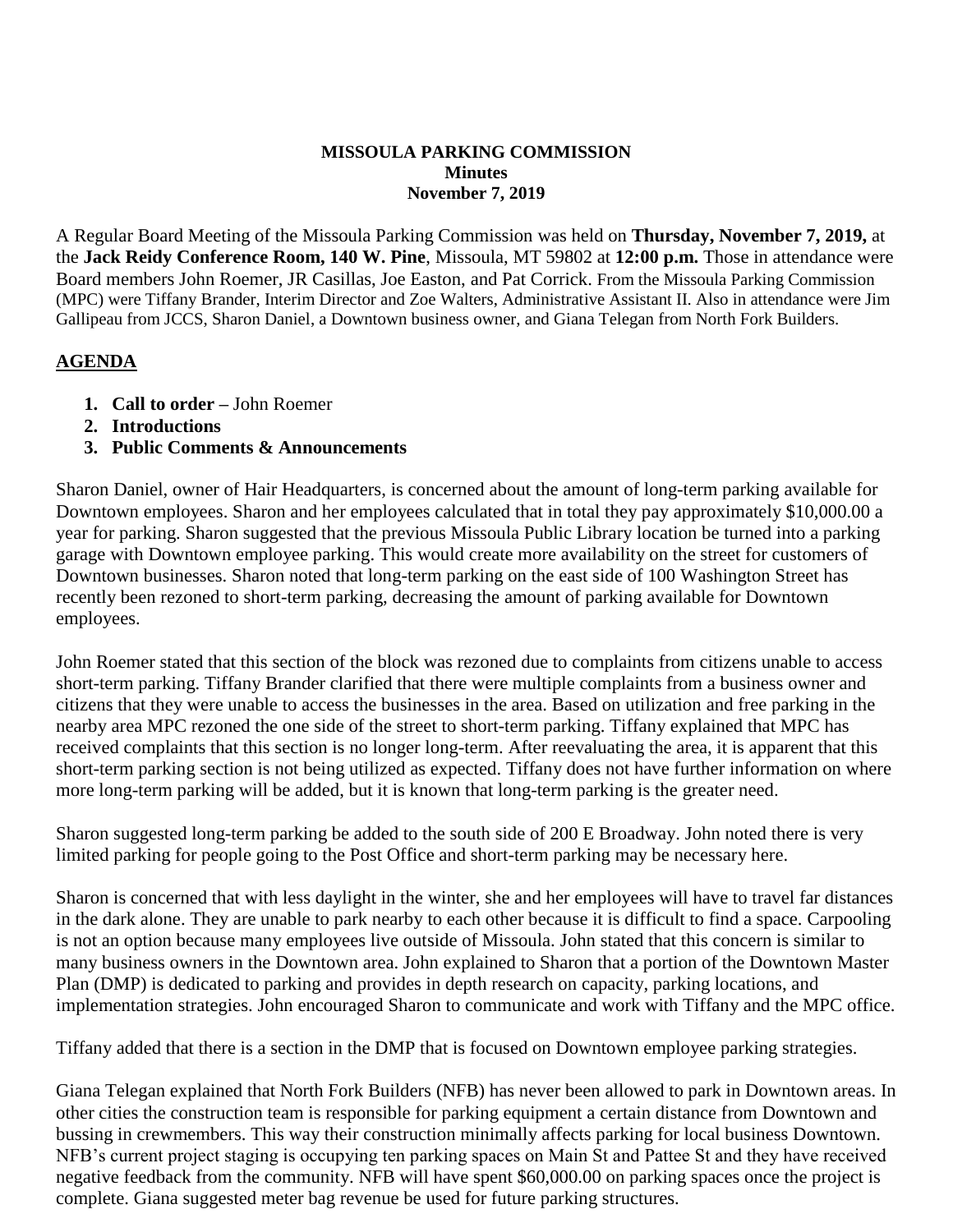Sharon asked the Board if there is a plan for the old library location.

Pat Corrick explained that it is owned by the City of Missoula. It is not known if the structure will be used in another capacity or demolished. It could be used as temporary parking location. Tiffany has not received an update on the location. MPC hopes the future project involves some amount of parking.

Giana is surprised how many developers are approved to build new infrastructure without providing parking.

Pat stated that Missoula Central Business District does not have a parking requirement.

Pat added that moving forward it is important to look into construction companies and the ability to bus employees into Downtown for projects. This is worth a longer discussion and research. Tiffany stated this has been a suggestion in prior meetings. MPC does not have the authority to tell construction companies how to operate. MPC may need to work with City Council.

# **4. Adjustment(s) to the Agenda** - None

# **5. Approval of Minutes**

- a. September 5, 2019 Regular Board Meeting Minutes. Pat moved to approve. Joe seconded. The minutes for September 5, 2019 were approved unanimously.
- b. September 18, 2019 Special Board Meeting Minutes. Pat moved to approve. Joe seconded. The minutes for September 18, 2019 were approved unanimously.
- c. October 10, 2019 Regular Board Meeting Minutes. Pat moved to approved. Joe seconded. The minutes for October 10, 2019 were approved unanimously.

## **6. Financial Statement**

Jim Gallipeau presented the Dashboard for September. The adjustments for cash and investment were made in October. City contract and merchant fee accrual still need to be adjusted. Total Revenue year to date is \$764,000.00 compared to \$664,000.00 last year. This is an overall increase across the board. Expenses year to date is \$361,236.00 compared to \$315,000.00 last year. The majority of the difference is because of the additional payroll. Expenses have not increased that much. Meter expenses have increased. MPC recently paid a three year warranty on new equipment. Net Income for operations year to date \$403,000.00 compared to \$348,000.00 last year. The difference here is timing because of Missoula Redevelopment Agency (MRA) payments to bonds. Net Income year to date is \$152,000.00 compared to \$121,000.00 last year. There is a quarterly and semiannual increase in lease payments because of the different billing periods. Jim noted that the operating reserve has been added to the bottom of the cash reconciliation. There is approximately \$950,000.00 added here.

## **7. Communications and Presentations -** None

## **8. Interim Director's Report**

Tiffany presented the Interim Director's Report.

The onsite audit will be on November  $14<sup>th</sup>$ . MPC is working with the Finance Department to prepare documents.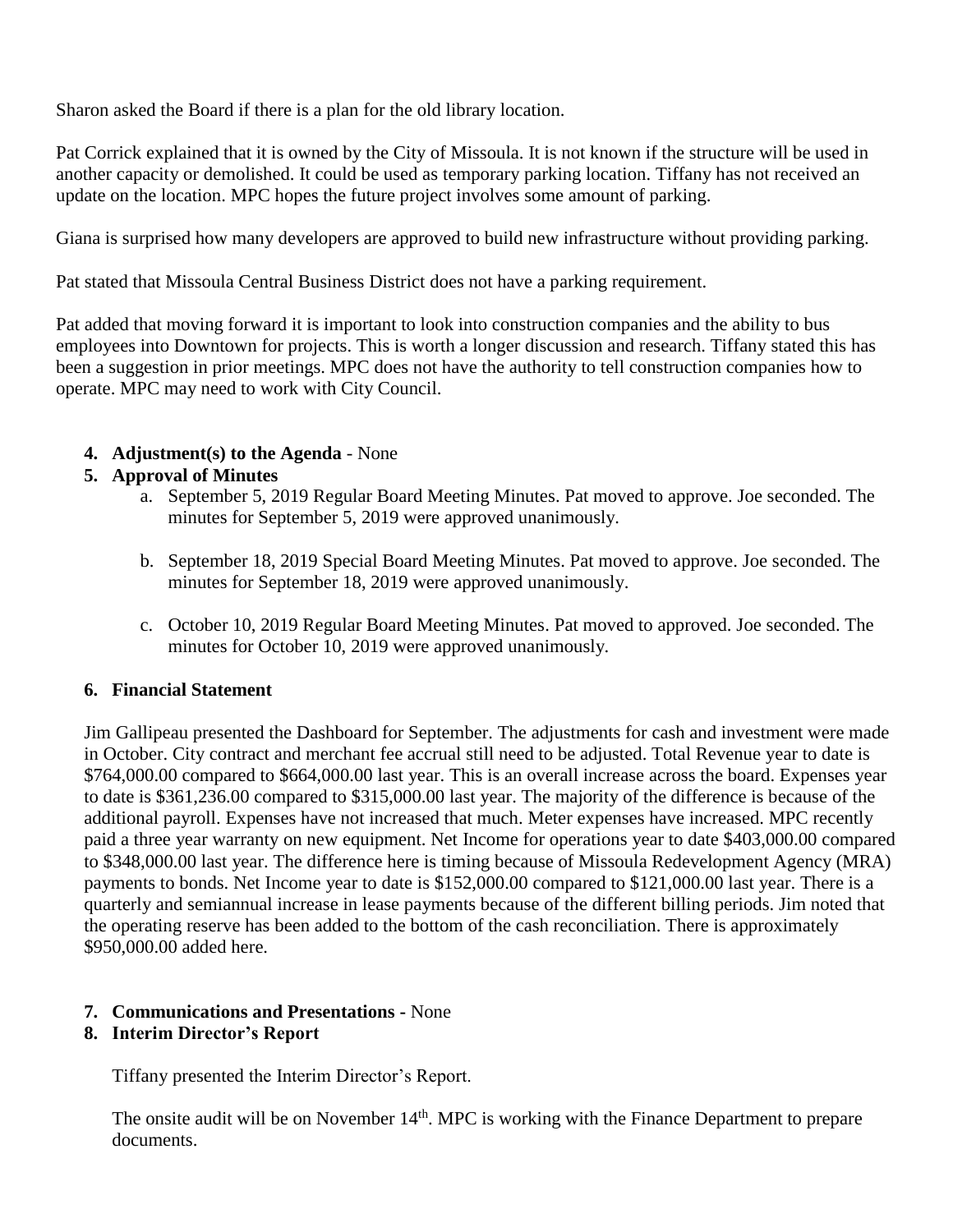MPC participated in a marketing research program with Passport and received updated signs and stickers to improve visibility. All new signs and stickers were received at no cost. Passport utilization is at 28% as of September. When Passport was first launched MPC's goal was 18% utilization. The new signage and stickers may help increase utilization.

MPC obtained an extension for the Bridge Lot lease. Leaseholders will be able to park under the Higgins Bridge until construction begins in February, 2020. We will continue to provide maintenance and snow removal during this time.

DCI Engineering is almost done with their assessment of Central Park and Tiffany will meet with them next week for feedback.

The Food for Fines program started on November 1. MPC has written off \$75.00 in parking fines and collected approximately 65 non-perishable food items.

KGBO City Talk was a positive experience and Tiffany is scheduled to talk on a local Missoula podcast, "Jamie and Travis Present", on November 18<sup>th</sup>.

There was a leak at Bank Street structure that popped a breaker. It was a simple repair, but the entire seam will need to be replaced in the future. The pigeon removal project is eliminating all pigeon access points.

After reviewing occupancy data and listening to citizen complaints regarding Park Place, it is apparent that utilization of hourly spaces is nearly 100% Monday-Friday 8am-5pm. More hourly spaces are needed. After a walk through, Tiffany determined that MPC should plan to add 23 new hourly spaces in an effort to add more capacity to the garage. This number is based on the layout of the structure and ability to add signage. 11 spaces will be added on the Pattee St. side and 12 spaces on the Front St. side. This is an extension of the hourly spaces which are currently available.

Pat clarified that MPC will increased the number of hourly spaces from 44 to 67. The additional hourly spaces would remove current lease spaces. No leases will be terminated. The addition will increase the oversell of lease spaces. Tiffany explained that lease spaces are assigned per location not per individual space.

Pat asked what the current oversell of the Park Place lease area is. Tiffany answered that there currently is no oversell. This is a 15% lease oversell. The additional hourly spaces will have an effect on the oversell of lease spaces. This was taken into account when determining how many individual leases to oversell.

Joe stated that this is a "double oversell."

Pat asked how many spaces are currently leased in Park Place. Tiffany answered 231. This would be a 25% oversell.

Pat asked if this was standard. Tiffany and John answered that  $15 - 35\%$  is standard to increase to full capacity. Tiffany included that we can provide a disclaimer to leaseholders that the oversell is in effort to better utilize spaces. Park Place lease is 50% occupied daily.

Pat asked if there is an increase in utilization in winter. Tiffany answered yes for parking in general but no for leases.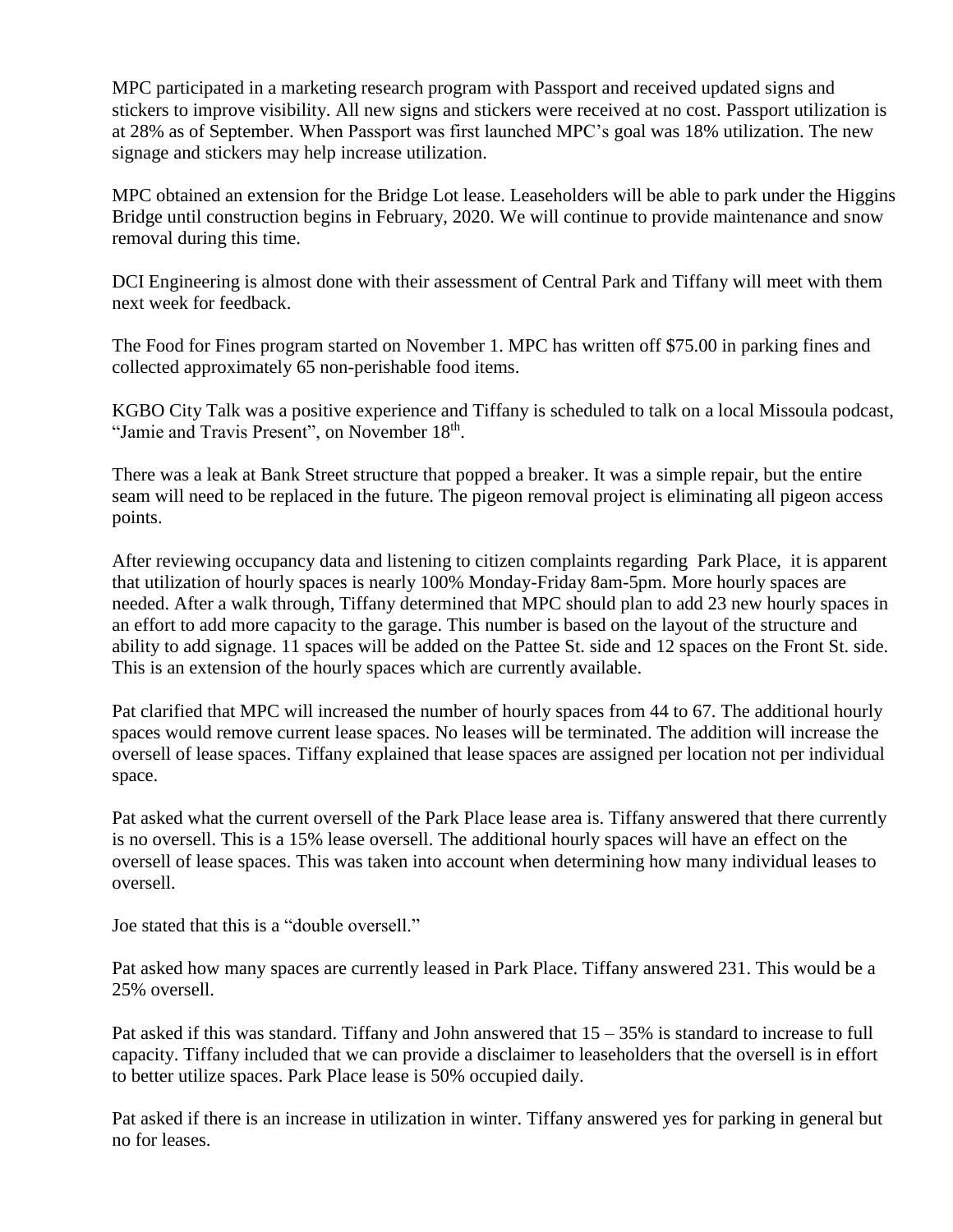Joe asked Tiffany if she is concerned about the potential increase of users. Tiffany responded that the additional hourly spaces are necessary and reasonable. Based on the needs of the community in this area it is more important to increase hourly spaces than lease spaces at this time.

Joe supports it but wants it be executed correctly.

Pat suggested that this could be temporary. Tiffany responded that is difficult to train the public. Making frequent changes can be confusing. This could be doable, but it is easier to communicate with a set group of leaseholders.

The additional hourly spaces would be effective January 1, 2020. The date can be adjusted.

Tiffany asked the Board how they feel about Todd Frank's suggestion on signs for the entries of Central Park and Park Place. Tiffany does not like the way the sign looks but these signs would be an effective, quick, and temporary solution to help increase utilization of the garages.

Tiffany will be out of the office December 5-6.

#### **9. Action Items**

a. Arts Missoula First Night Shuttle funding request - \$3,000.00

John asked for comments on the funding request.

Tiffany would like the Board to decide if similar funding requests for TDM items be automatically included in MPC's grants and contribution budget or if they want to vote on it annually. Tiffany supports this grant because it aligns with MPC's mission and provides ridership information.

Joe would like to consider the request each year. Joe asked if there has been a change in ridership or utilization of Beach Transportation shuttles for First Night since Mountain Line became Zero Fare. Tiffany answered that it is difficult to tell because of Mountain Line's hours of operation and because MPC did not request ridership information from First Night for years prior to last year.

Joe asked if Mountain Line extends their hours of operation on New Year's Eve. Tiffany and John are not sure. Pat does not see any information about extended service on December 31<sup>st</sup> on Mountain Line's website. Tiffany will find out for sure.

Joe appreciates the information provided. 540 riders seemed like a low number but the program supports our mission in removing additional vehicles from the road on New Year's Eve. However, Mountain Line is Zero Fare and could be more utilized for this event. MPC also funds Mountain Line's Zero Fare.

John explained that the shuttles are used to transport people between parking areas at the University and Downtown.

Joe moved that the Missoula Parking Commission grant to First Night Missoula the amount of \$3,000.00 to assist with the cost of bus transportation for festival attendees. JR seconded. **The motion was unanimously approved.**

b. Missoula Ravalli Transportation Management Association (MRTMA) CMAQ match funding request - \$6,000.00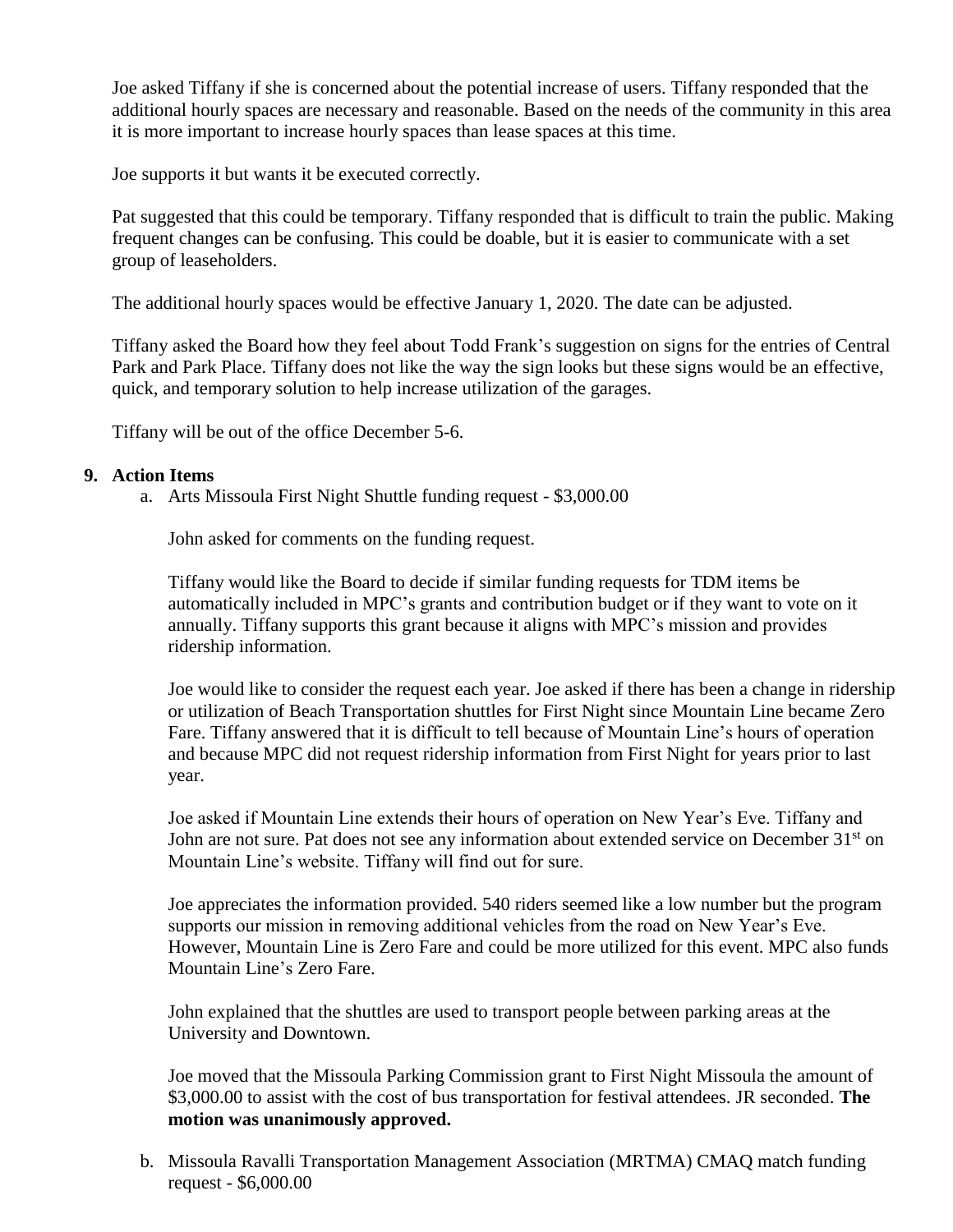Joe asked what the total ridership is of the vanpool program. Tiffany answered that is a difficult number to provide. 24 vans serve 165 individuals at 81 worksites. The Veterans Service provides 903 rides. Seeley Lake Community Foundation and Medical Clinic provide 508 rides. Since inception of the program there have been approximately 674,115 single occupancy vehicle trips saved.

Joe calculated that this is approximately 600 passengers Monday through Friday.

Pat thinks the program is consistent with our mission. The program decreases the amount of vehicles to park.

Tiffany stated that the vanpool generally does not drop off or pick up where Mountain Line bus stops are. MRTMA is working with specific businesses to have a business sponsored vanpool that will have pick up and drop off within the urban area. It is a partnership and Tiffany thinks this would be a valuable increase to their services.

Joe moved the Missoula Parking Commission grant \$6,000.00 to the Missoula Ravalli Transportation Management Association for fiscal year July 1, 2019 in support of their mission. Pat seconded. **The motion was unanimously approved.**

John asked for further comments. No comments were heard.

c. Selection of Missoula Parking Commission Board Chair

John expressed his interest in resigning from his position as Board Chair. Joe has agreed to fulfill the position if John remains on the Board. John has agreed to do so if Joe fulfills the Chairman position for the remainder of John's term. John nominated Joe to replace him as Board Chair for MPC. Pat seconded.

John asked for any comments or discussion.

Joe nominated John as Vice Chair. Joe wanted John to remain on the Board. He spoke with Pat and Matt Ellis about their time commitments. This would allow John to lessen his time commitments but allow him to still have a role and fill in when necessary.

The Board unanimously agreed to nominate Joe Easton as Board Chair.

d. Appointment of Parking Services Director

The Board agrees that Tiffany would be the proper selection for the Parking Services Director.

Joe moved to appoint Tiffany Brander to the position of Parking Services Director effective November 18, 2019 and that the appointment aligns with the City of Missoula personnel policy, Missoula Parking Commission Bylaws, and State of Montana Code. JR Casillas seconded.

Joe supports appointing Tiffany to the position. He supports appointment and avoiding the search. Joe stated that Tiffany is capable and ready for the position. There was uncertainty of the recruitment based on feedback from Kathy Crego. Kathy was not confident that the job description and salary range met regional or national standards and that they would not generate a successful pool of applicants. The Mayor wrote to the Board that Tiffany was prepared for the position. Joe thinks it is important for MPC to make clear to Tiffany and to the public that she